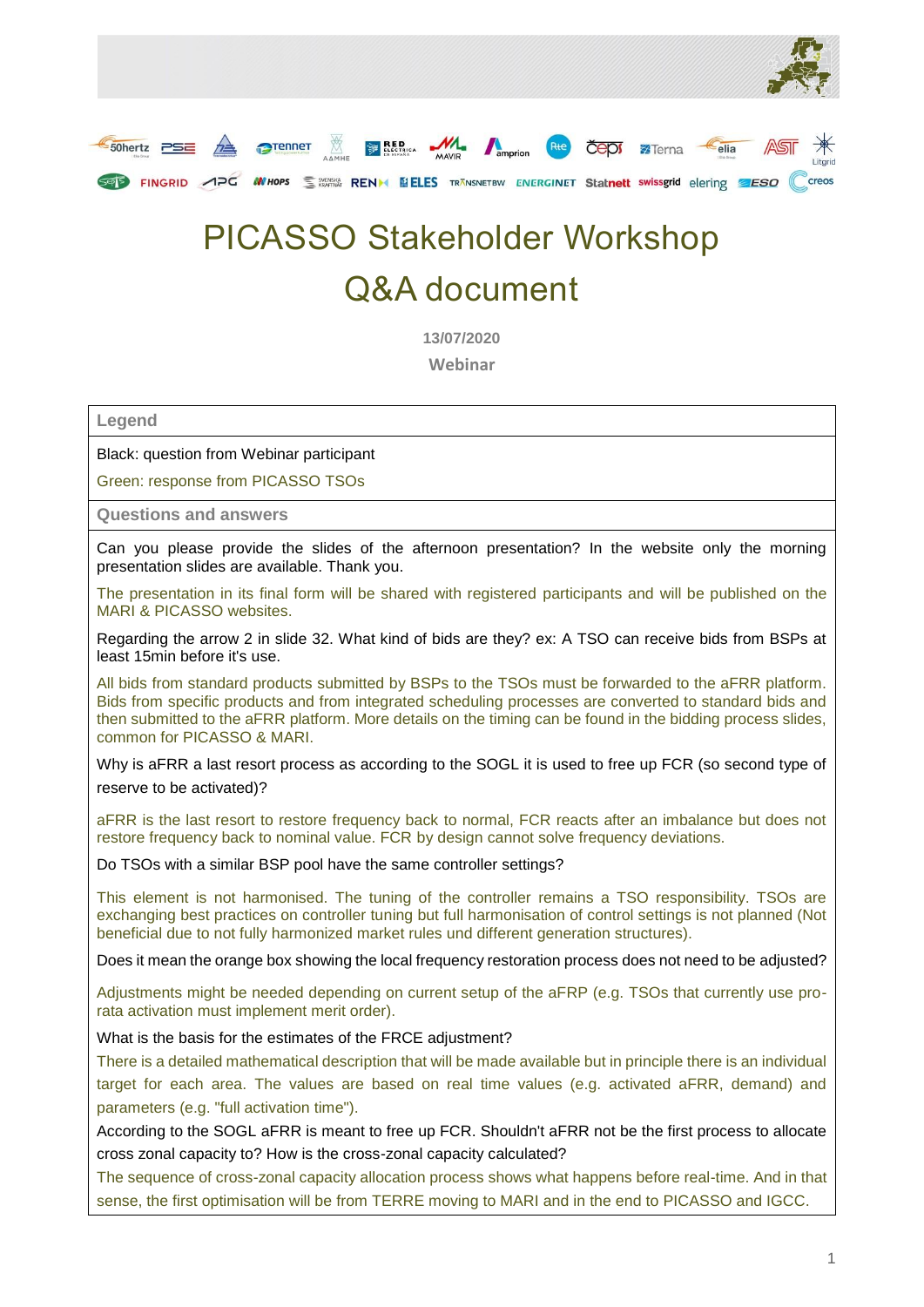

The total capacity is calculated and the amount available is a result from different market and balancing timeframes. No capacity is reserved for the exchange of balancing energy in later timeframes

Could you please go through the principles of the capacity management ones more? I couldn't understand to 100% if capacity is or isn't reserved after the respective market gates. Thanks

See response above

Will the allocated cross zonal capacity for balancing be adjusted for the reserve margins that are not valid any more in real time?

It can happen that after the different timeframes and balancing, there is no available margin for exchange of balancing energy.

Why is volume of activated aFRR a priority? Isn't economic surplus not enough?

In order not to have an activation in both directions. (prevention of "counter-activation" of bids without imbalance).

Does available cross zonal capacity to physical or calculated capacity?

Available Cross Border Capacity is the Net Transfer Capacity (NTC) minus the Capacity already allocated to previous timeframes

How will counterintuitive flows be prevented in the calculation?

See responses above

If in a given 15 minutes period, a TSO request upward aFRR twice. The first request modify the border flows by activating aFRR from neighbour. Does this mean that the TSO aFRR demand for 2nd request take into account the updated border flows?

A new result is calculated every 4 seconds. In that sense, previous requests are not re-considered but the border flow is taken into account in each optimization run.

Why is "pricing" a separate problem? Given that the AOF core is continuous, linear problem, could one not use the "marginal" as the shadow price?

It is a separate problem due to design adopted. Based on the analyses conducted, in the vast majority of the cases the set up with a separate problem yields the same results as one of considering shadow prices. AOF select bids from common merit order list, these bids are then transformed to FRCE to be passed to local LFC. Then LFC activate bids based on FRCE from local merit order list -- how it made sure that that LFC activate the same bids that AOF selected? It is possible for LFC to activate different bids as it has extra constraints/conditions to be respected? Is it foreseen to have BZs equal to LFC areas?

The FRCE adjustment methodology is needed for differences between the global selection of bids from AOF and locally selected bids. The FRCE adjustment is always sent and TSOs are always requested to change the demand.

Is it foreseen to have BZs equal to LFC areas?

The aFRR Implementation Framework allows for a difference.

Why do you need a price, when no bids are selected?

Price is needed for TSO-TSO settlement purposes and BRP settlement price.

What would be the impact on TSOs to implement this project? impact in terms of additional interfaces, conforming to some exchange standards/formats, communication protocols(IEC101/104) and so on? Is there any study/survey conducted by the PICASSO working group? If yes, where could find that report? TSOs consider all the common standards for data exchange when designing the platform and several of them are supported by the platform.

Slide 60: How will the monitoring made public?

The reporting obligations are covered separately but the report will be made public according to Article 13. The monitorization will be Platform - TSO, right? Because the BSP will be responding to the local AGC (that will receive PICASSO setpoints in fact)

Yes, in line also with provisions of Article 13(1)(c).

Is it possible to elaborate a bit on the interaction between Picasso and IGCC?